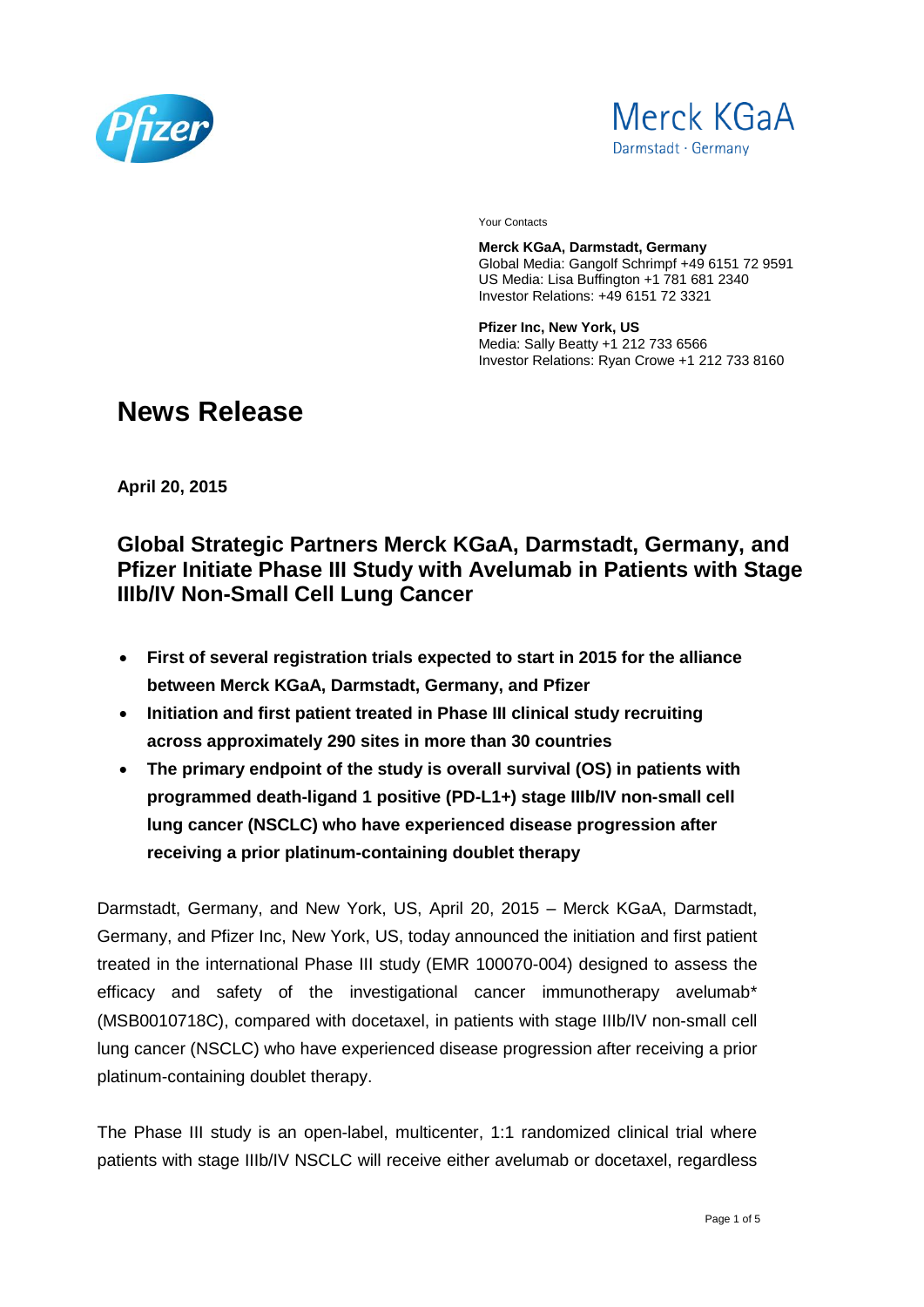



of PD-L1 status. Approximately 650 patients will participate across 290 sites in more than 30 countries in North America, South America, Asia, Africa and Europe. In North America, clinical trials on behalf of Merck KGaA, Darmstadt, Germany, will be conducted by EMD Serono, the company's US and Canadian biopharmaceutical businesses. The study is part of the JAVELIN clinical trial program for avelumab.

The primary endpoint of the study is overall survival (OS) in patients with programmed death-ligand 1 positive (PD-L1+) stage IIIb/IV NSCLC who have experienced disease progression after receiving a prior platinum-containing doublet therapy. Secondary endpoints will be assessed across the entire study population regardless of PD-L1 status and include OS; overall response rate (ORR); progression-free survival (PFS); and patient-reported outcomes.

"New and innovative treatment strategies are urgently needed to improve overall survival for patients with NSCLC, and we are investigating avelumab as a potential treatment option for patients with this very difficult-to-treat disease," said Dr. Luciano Rossetti, Global Head of R&D of the biopharmaceutical business of Merck KGaA, Darmstadt, Germany. "The treatment of the first patient in the Phase III trial is an important milestone for our immuno-oncology alliance."

"This trial marks the first of several registration studies we are planning to initiate this year together, and underscores our commitment to accelerating the development of medications for patients with cancer," said Dr. Mace Rothenberg, Senior Vice President of Clinical Development and Medical Affairs and Chief Medical Officer for Pfizer Oncology. "Through this alliance, we will have the opportunity to combine the promising anti-PD-L1 antibody, avelumab, with our combined portfolios of approved and investigational oncology therapies, which may provide an exciting opportunity to potentially broaden the use of immunotherapy for patients with cancer."

The JAVELIN clinical trial program also includes an international Phase II trial to investigate avelumab in patients with metastatic Merkel cell carcinoma; an international Phase I trial to investigate avelumab in patients with metastatic or locally advanced solid tumors, and a Phase I trial to investigate avelumab in Japanese patients with metastatic or locally advanced solid tumors with an expansion part in Asian patients with gastric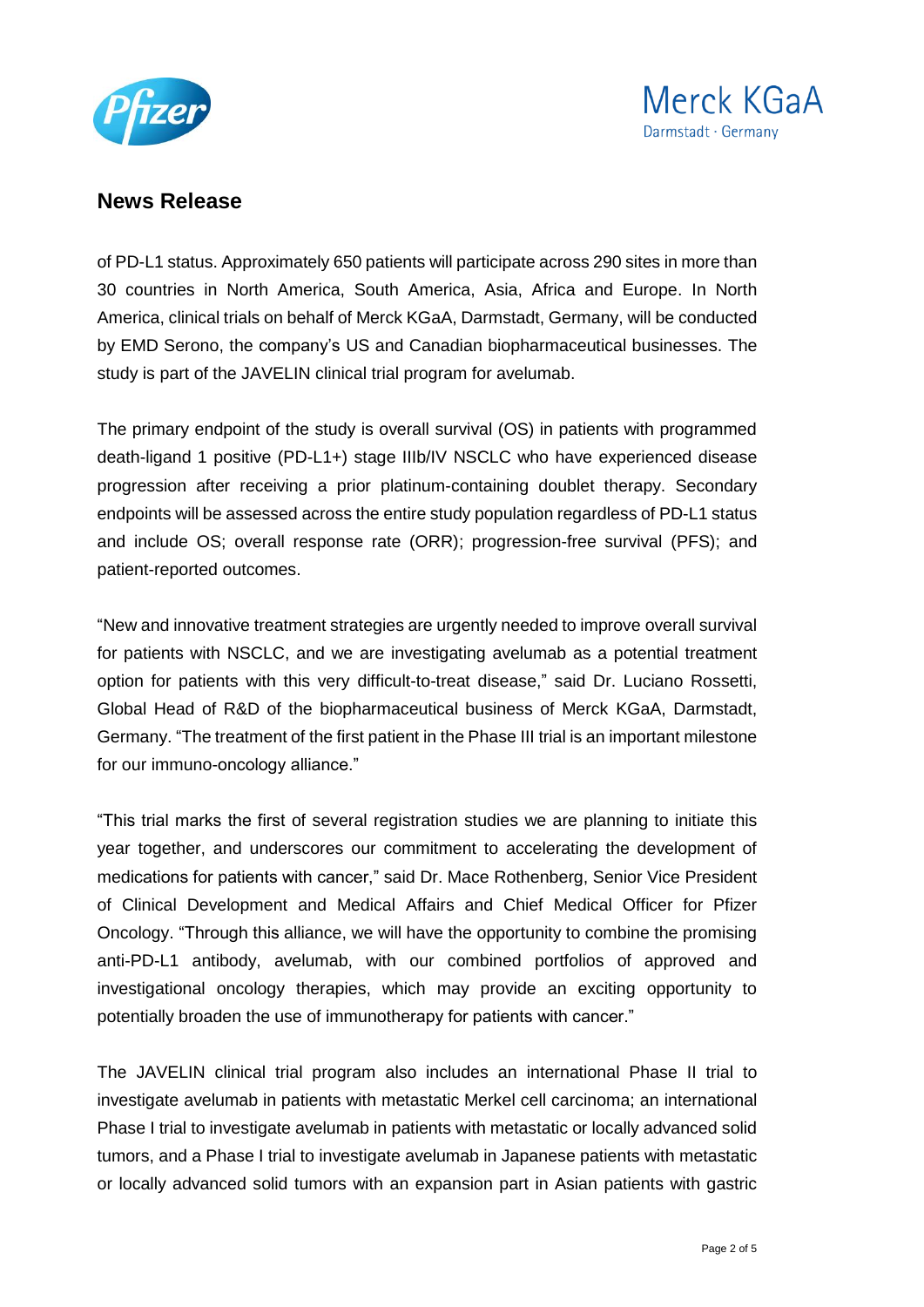



cancer. The Phase I program for avelumab includes more than 840 patients treated across multiple tumor types, including NSCLC, breast cancer, gastric cancer, ovarian cancer, bladder cancer, melanoma and mesothelioma.

\* Avelumab is the proposed International Nonproprietary Name (INN) for the anti-PD-L1 monoclonal antibody (MSB0010718C)

#### **References**

- 1) American Cancer Society. (2011). Global Facts & Figures Second Edition. Retrieved from: [http://www.cancer.org/acs/groups/content/@epidemiologysurveilance/documents/document/acspc-](http://www.cancer.org/acs/groups/content/@epidemiologysurveilance/documents/document/acspc-027766.pdf)[027766.pdf](http://www.cancer.org/acs/groups/content/@epidemiologysurveilance/documents/document/acspc-027766.pdf)
- 2) American Cancer Society. (2014). Lung Cancer (Non-Small Cell) [Fact sheet]. Retrieved from: <http://www.cancer.org/acs/groups/cid/documents/webcontent/003115-pdf.pdf>
- 3) Blumenschein, G. R., Paulus, R., Curran, W. J., Robert, F., Fossella, F., Werner-Wasik, M., Herbst, R. S., Doescher, P. O., Choy, H., & Komaki, R. (2011). Phase II study of cetuximab in combination with chemoradiation in patients with stage IIIA/B non-small-cell lung cancer: RTOG 0324. *Journal of clinical*  oncology: official journal of the American Society of Clinical Oncology, 17, 2312–2318.
- 4) Wood, S. L., Pernemalm, M., Crosbie, P. A., & Whetton, A. D. (2013). The role of the tumormicroenvironment in lung cancer-metastasis and its relationship to potential therapeutic targets. *Cancer treatment reviews, 4,*558–566.

#### **About Non-Small Cell Lung Cancer**

Globally, lung cancer is the most common cause of cancer-related deaths in men and the second most common in women, responsible for almost twice as many deaths as both breast and prostate cancer combined<sup>1</sup> . NSCLC is the most common type of lung cancer, accounting for 85 to 90 percent of all lung cancers<sup>2</sup>. Locally advanced and metastatic disease account for approximately 35 to 40 percent<sup>3</sup> and 70 percent<sup>4</sup> of patients, respectively with NSCLC.

#### **Avelumab**

Avelumab (also known as MSB0010718C) is an investigational fully human anti-PD-L1 IgG1 monoclonal antibody. By inhibiting PD-L1 interactions, avelumab is thought to enable the activation of T-cells and the adaptive immune system. By retaining a native Fc-region, avelumab is thought to engage the innate immune system and induce antibody-dependent cell-mediated cytotoxicity (ADCC). In November, 2014, Merck KGaA, Darmstadt, Germany, and Pfizer announced a strategic alliance to co-develop and co-commercialize avelumab.

#### **JAVELIN Clinical Trial Program for Avelumab**

JAVELIN is an expansive international clinical trial program exploring the use of PD-L1 inhibition with avelumab to treat multiple types of cancer. The JAVELIN clinical trial program includes a Phase III study designed to assess the efficacy and safety of avelumab compared with docetaxel in patients with stage IIIb/IV NSCLC who have experienced disease progression after receiving a prior platinum-containing doublet therapy; an international Phase II open-label multicenter trial to investigate the clinical activity and safety of avelumab in patients with metastatic Merkel cell carcinoma; an international Phase I open-label, multiple ascending dose trial to investigate the safety, tolerability, pharmacokinetics, biological and clinical activity in patients with metastatic or locally advanced solid tumors; and a Phase I trial to investigate the tolerability, safety, pharmacokinetics, biological, and clinical activity of avelumab in Japanese patients with metastatic or locally advanced solid tumors with an expansion part in Asian patients with gastric cancer.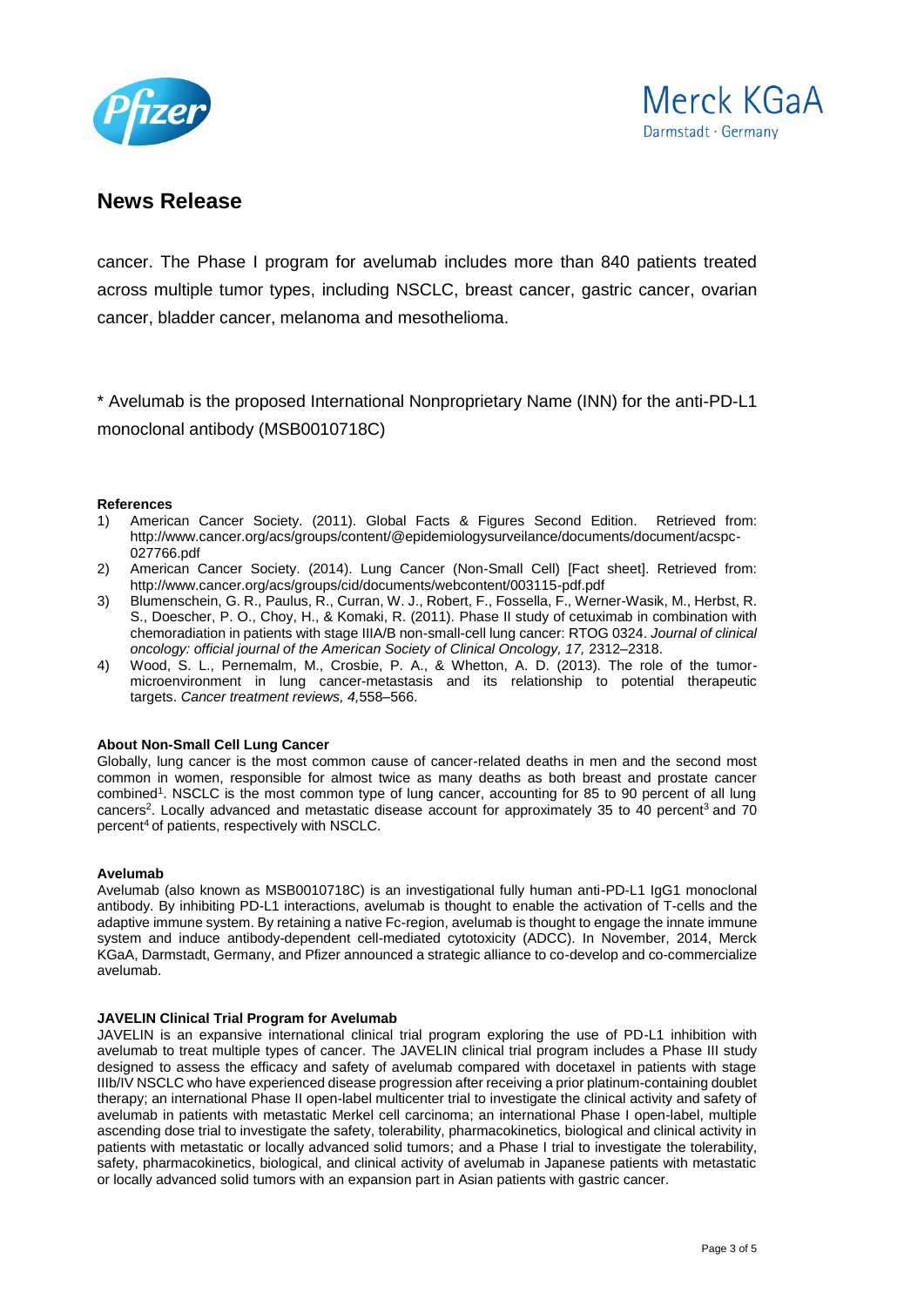



#### **Alliance between Merck KGaA, Darmstadt, Germany, and Pfizer Inc, New York, US**

Immuno-oncology is a top priority for Merck KGaA, Darmstadt, Germany, and Pfizer Inc. The global strategic alliance between Merck KGaA, Darmstadt, Germany, and Pfizer Inc, New York, US, enables the companies to benefit from each other's strengths and capabilities and further explore the therapeutic potential of avelumab, an investigational anti-PD-L1 antibody initially discovered and developed by Merck KGaA, Darmstadt, Germany. The immuno-oncology alliance will jointly develop and commercialize avelumab and advance Pfizer's PD-1 antibody. The companies will collaborate on up to 20 high priority immuno-oncology clinical development programs, including combination trials, many of which are expected to commence in 2015.

#### **Pfizer Inc.: Working together for a healthier world®**

At Pfizer, we apply science and our global resources to bring therapies to people that extend and significantly improve their lives. We strive to set the standard for quality, safety and value in the discovery, development and manufacture of healthcare products. Our global portfolio includes medicines and vaccines as well as many of the world's best-known consumer health care products. Every day, Pfizer colleagues work across developed and emerging markets to advance wellness, prevention, treatments and cures that challenge the most feared diseases of our time. Consistent with our responsibility as one of the world's premier innovative biopharmaceutical companies, we collaborate with health care providers, governments and local communities to support and expand access to reliable, affordable health care around the world. For more than 150 years, Pfizer has worked to make a difference for all who rely on us. To learn more, please visit us a[t www.pfizer.com.](http://www.pfizer.com/)

All Merck KGaA, Darmstadt, Germany, press releases are distributed by e-mail at the same time they become available on the EMD Group Website. In case you are a resident of the US or Canada, please go to <http://www.emdgroup.com/subscribe> to register again for your online subscription of this service as our newly introduced geo-targeting requires new links in the email. You may later change your selection or discontinue this service.

Merck KGaA of Darmstadt, Germany, is a leading company for innovative and top-quality high-tech products in healthcare, life science and performance materials. The company has six businesses – Biopharmaceuticals, Consumer Health, Allergopharma, Biosimilars, Life Science and Performance Materials – and generated sales of € 11.3 billion in 2014. Around 39,000 employees work in 66 countries to improve the quality of life for patients, to foster the success of customers and to help meet global challenges. Merck KGaA, Darmstadt, Germany, is the world's oldest pharmaceutical and chemical company – since 1668, the company has stood for innovation, business success and responsible entrepreneurship. Holding an approximately 70% interest, the founding family remains the majority owner of the company to this day. Merck KGaA, Darmstadt, Germany holds the global rights to the Merck name and brand. The only exceptions are Canada and the United States, where the company operates as EMD Serono, EMD Millipore and EMD Performance Materials.